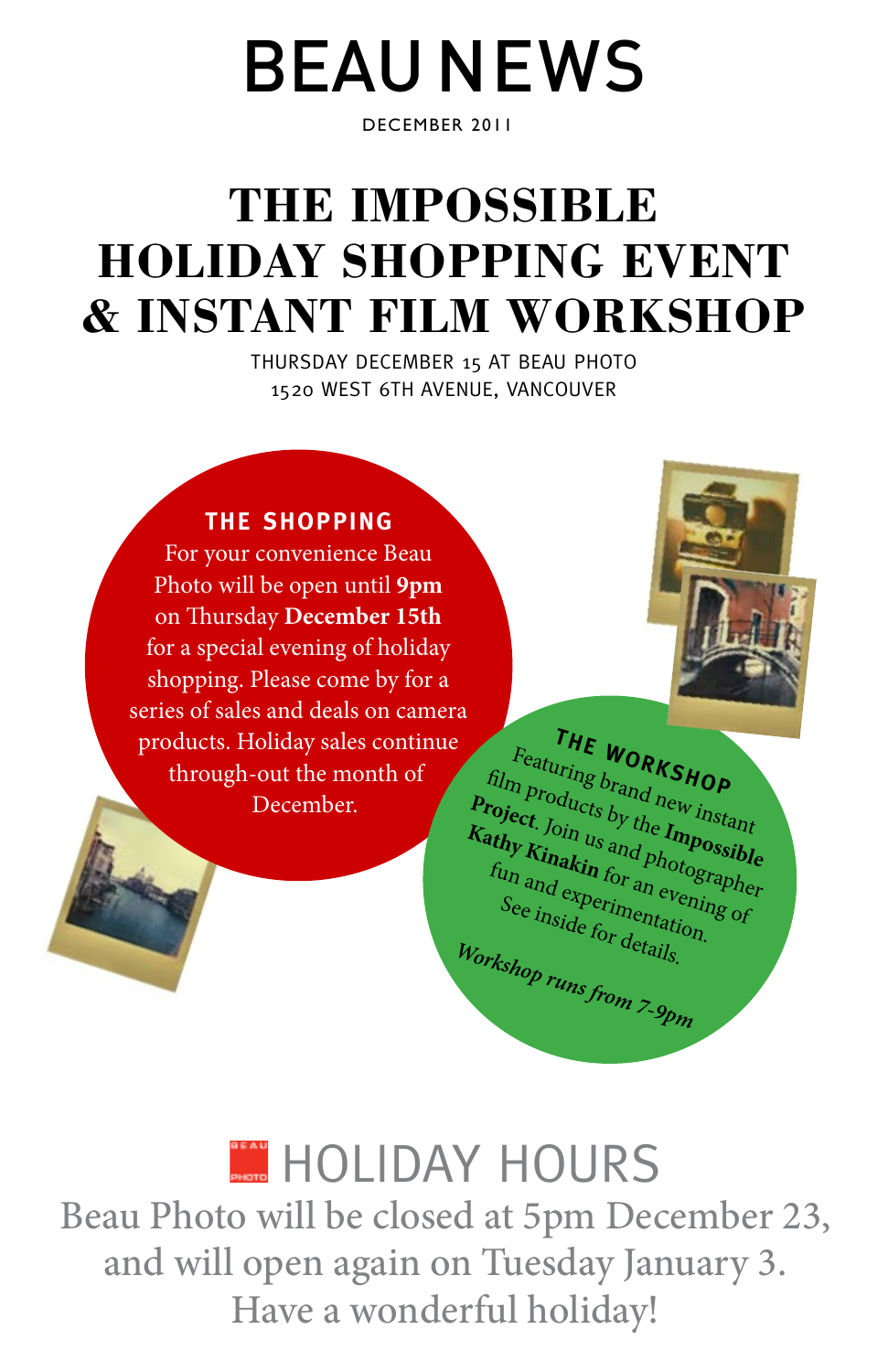### DIGITAL

MIKE M.



#### *Canon EOS-5D Mark II: Still \$1999 after \$300 rebate!*

On until the end of the year, Canon special promotional pricing for the 5D MARK II really makes the camera an excellent value for anyone wanting a high-res full-frame body that can do double-duty as a superb HD video camera as well. The video quality, combined with Canon's superb fast 'L' primes, is high enough that even Hollywood productions are using the 5D Mark II quite frequently these days. If you want the kit bundle with the EF 24-105mm f/4L IS USM, the price is *\$2799*.

#### *Canon' s 5D Mark II "Add a Lens" rebates extended*

Canon has extended their aggressive lens rebates until the end of December as well. When you bundle a lens with the 5D MARK II BODY OR KIT, there is a combination rebate available. For example, bundling a EF 70-200mm f/2.8L IS, or an EF 24-70mm f/2.8L with a 5D Mark II will raise the rebate amount from *\$300* to *\$600*! A 70-200mm f/4L IS will raise the rebate to *\$500* and so on. Check out

http://beauphoto.blogspot.com/search/label/rebate for current rebate specials.

#### *Bargains, Dea ls, Specia ls a nd Clearance Items*

We are clearing out some old stock and will be putting some MAKE US AN OFFER bins out at the front of the store. In there, you'll be able to find everything from AC adapters for Kodak DC-210 digital cameras, to a Polaroid HR-6000 film recorder! The items will likely be sorted into UNDER \$10, UNDER \$50, UNDER \$100, UNDER \$1,000 categories, but that may be fine tuned after this newsletter has been published. No reasonsable offer will be refused, so while offering \$5 for a little AC Adapter would be acceptable, offering \$5 for a Polaroid film recorder (that once was \$5,500) would very likely be turned down!



#### *Hasselblad Year-End Upgrade Specia ls*

Hasselblad is offering some aggressive discounts for people looking to upgrade to the latest and greatest H4D system. As an example, the regular upgrade price for someone wanting to move from, say, an H3D-31 to an H4D-50 would be *\$22,100 USD* but during this limited time promo, the price would only be *\$17,000 USD*. The best deals to be had are upgrades to an H4D-60. For example, regularly an upgrade from an H3D-39 to an H4D-60 would be *\$30,500 USD*, but during this promotion, the price is only *\$23,000 USD*, savings of *\$7,500*!

For more details on this promo, see our blog entry:

http://beauphoto.blogspot.com/2011/11/hasselblad-trade-in-promotion.html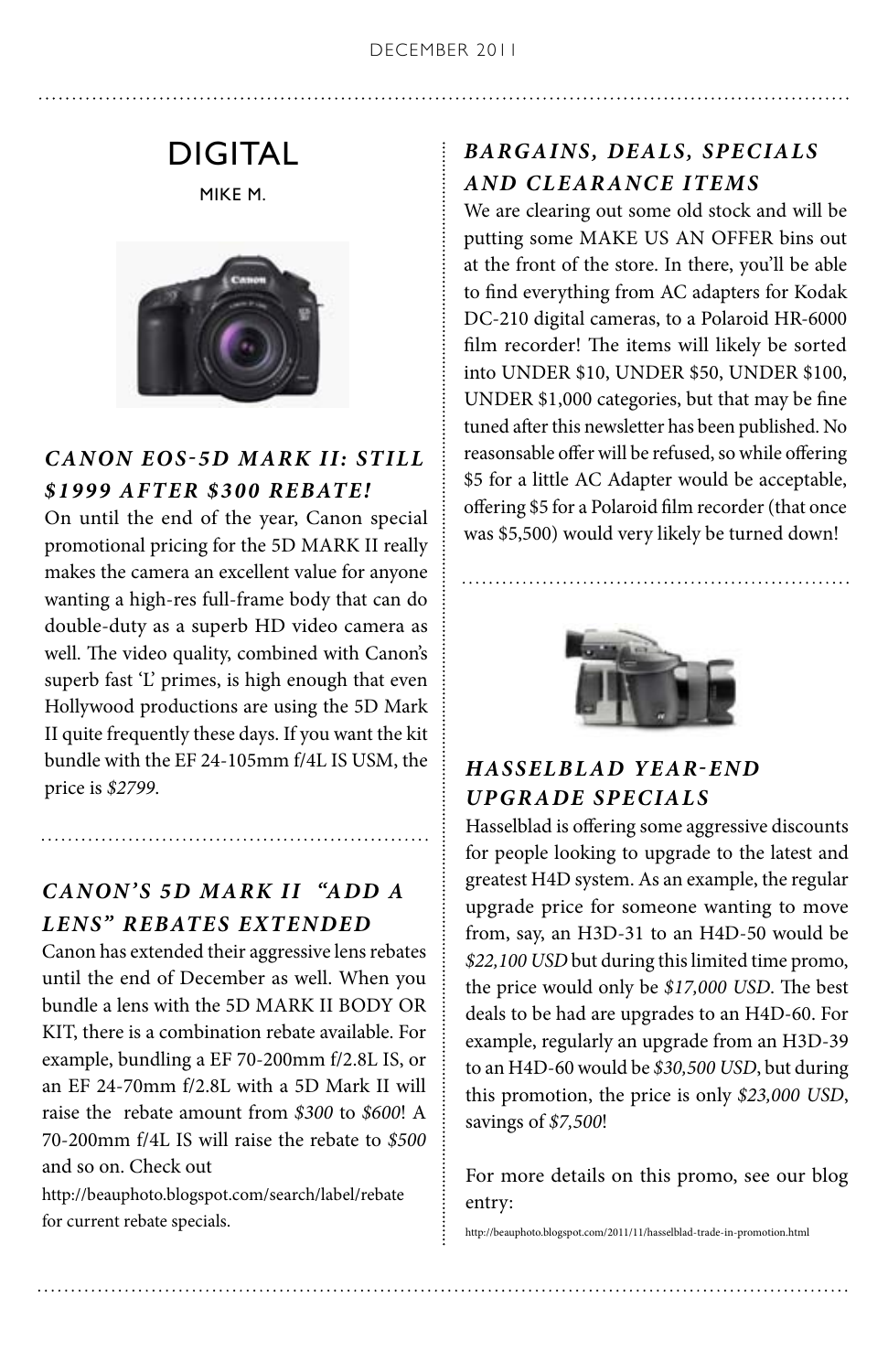#### *Adobe Photoshop CS5 Upgrade Sale!*

Until the end of the year, take advantage of some killer pricing on PHOTOSHOP CS5 UPGRADES. Regularly *\$210*, we now have boxed copies on sale for *\$169.50*! A point to note is that starting next year with PHOTOSHOP CS6, Adobe will be implementing a new upgrade policy whereby you will only be able to upgrade from CS5, not from any earlier version. When CS6 ships, if you only have CS4 for example, you will be required to pay full price for CS6. So take the opportunity and pick up CS5 if you haven't done so already!

#### *For more details go to:*

http://beauphoto.blogspot.com/2011/11/change-in-adobes-upgrade-policy.html



#### *NEW! Panasonic GX1 and sa le pricing on GH2!*

First off, we have a sale on Panasonic's top-end GH2 bodies, regularly *\$989* now on sale for *\$939*! Secondly, Panasonic has announced the GX1 which is finally the "true successor" to the highly regarded and popular GF1, as well as a brand new high resolution 1.44 MILLION-DOT LVF2 VIEWFINDER accessory specifically designed for the GX1. When Panasonic introduced the GF2 and then the GF3, many enthusiasts were disappointed since Panasonic appeared to be "dumbing down" the line and taking away higher end features and turning the GF2 and GF3 into more amateur level products that might appeal to a P&S user wanting to upgrade. That has all

changed again with the GX1.

 The GX1 has a very rugged and solid feeling aluminum alloy body, all the mechanical external control that one could want, similar to the older GF1 and the GH2. In addition, it also sports the convenient new touchscreen LCD as well. Although it does not have a built-in EVF, the new external LVF2 will give the same high quality view as the one in the G3 or GH2, but since it is external, it can be removed if you want a smaller package to tuck into your coat pocket. Also, you can swivel the viewfinder up 90 degrees, which would make the camera easier to use for low-angle macro shots, copy-stand work etc. If you think of the GX1 as a smaller, sleeker, more rugged, faster focusing and faster shooting version of the G3 with the same 16 megapixel sensor and improved processing engine, well you'd be getting the idea. The GX1 is reported to have the fastest AF speed of any PANASONIC M4/3 camera to date and paired up with Panasonic's high quality fixed focal length lenses, like the 14mm and 20mm pancake primes, the 'Leica' 25mm f/1.4 or even Olympus' tiny new 12mm f/2 and 45mm f/1.8, you'll have yourself a super compact, light and near perfect kit. Imagine a GX1 with the tiny Olympus 12mm, the Panasonic 'Leica' 25mm and the tiny Olympus 45mm... That's 24mm, 50mm and 90mm equivalent lenses, all fitting in the smallest of camera bags. Now that would be an awesome camera to take on a trip, where you still want superb image quality and sharp lenses but don't want to drag around your big DSLR system.

 The GX1 body will sell for *\$729*, the kit with the 14-42mm zoom will be *\$819* and the kit with the tiny new 'Power-Zoom 'X' 14-42mm lens will be *\$969*. The new high-resolution LVF2 electronic viewfinder will be *\$229*.

 We have some GX1 bodies and kits on order already, with a small waiting list, so if you want to pre-order one please contact us.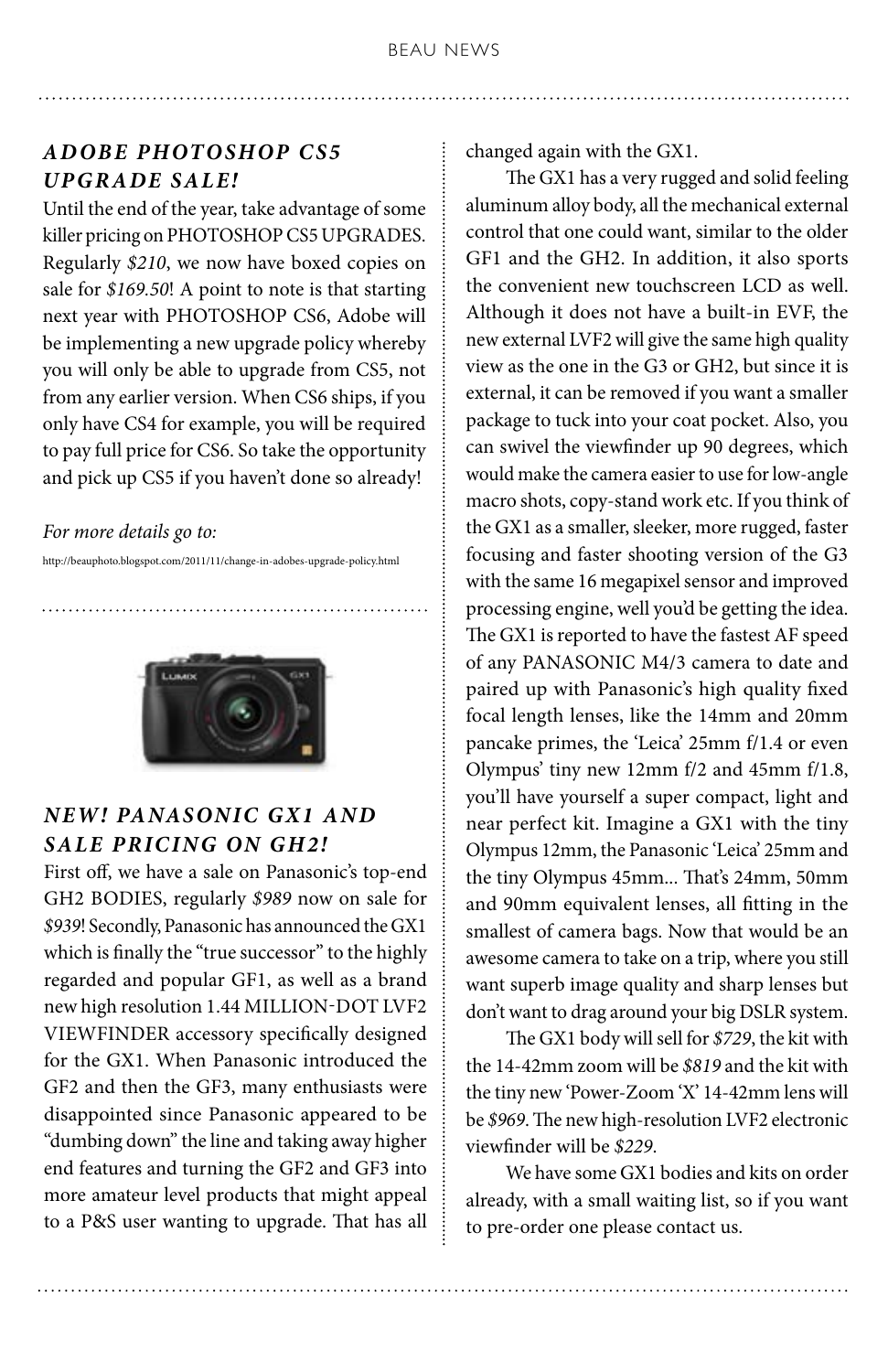

#### *Lexar SALE a nd price drop!*

Lexar has recently reduced prices on many of their CF and SD memory cards. In addition, a special end

of year buy in on certain types of Lexar memory cards, means some even sweeter pricing... Possibly the perfect stocking stuffer or Christmas gifts for someone. You can never have enough memory card storage for your camera, right?

The promo sale pricing on 400x CF cards is as follows:

| 8GB 400x CF  | \$43.60  |
|--------------|----------|
| 16GB 400x CF | \$72.40  |
| 32GB 400x CF | \$118.50 |

The above prices will only last while our buy-in stock is still available. The regular, new lower prices are as follows:

| 4GB 200x CF  | \$29.95  |
|--------------|----------|
| 8GB 400x CF  | \$51.95  |
| 16GB 400x CF | \$86.95  |
| 32GB 400x CF | \$159.95 |

(the following SDHC cards are Class 10) **8GB 133x SDHC** *\$32.95* **16GB 133x SDHC** *\$51.95* **32GB 133x SDHC** *\$89.95*

As always, all the Lexar Pro memory cards have a lifetime warranty. If you have a card failure, bring your card in, let us diagnose it and if we can clearly determine that it is defective, we'll be able to simply replace the card from our inventory, presuming it is a current model. No hassles, no waiting!

PRO SALES KEN S.



#### *They' re here! They' re here! The Zoom Mics a re here!* The ZOOM H4n is a

perfect recording device for

DSLR Video. Described by some (more famous photographers than myself) as the industry standard, they have enough features to satisfy even the most demanding filmmakers. It features adjustable stereo-mics that allow you to set the recording pattern to either a 90º or 120º angle, adjustable recording rates up to a high resolution uncompressed 96KHz/24-bit, dual XLR/phono inputs, and a digitally controlled high quality preamp for incredible sound. The H4n boasts a very low noise floor for very clean low-level audio recording.



. . . . . . . . . . . . . . . .

#### *Manfrotto Stands on Sale*

Just in time for Christmas! Pick up a few stands to replace those old wobbly ones, so you won't injure a few of Santa's elves as they run around your studio (as elves will do). While you are at it pick up that MANFROTTO BACKGROUND SUPPORT KIT that you have been promising yourself for years since it's on sale as well.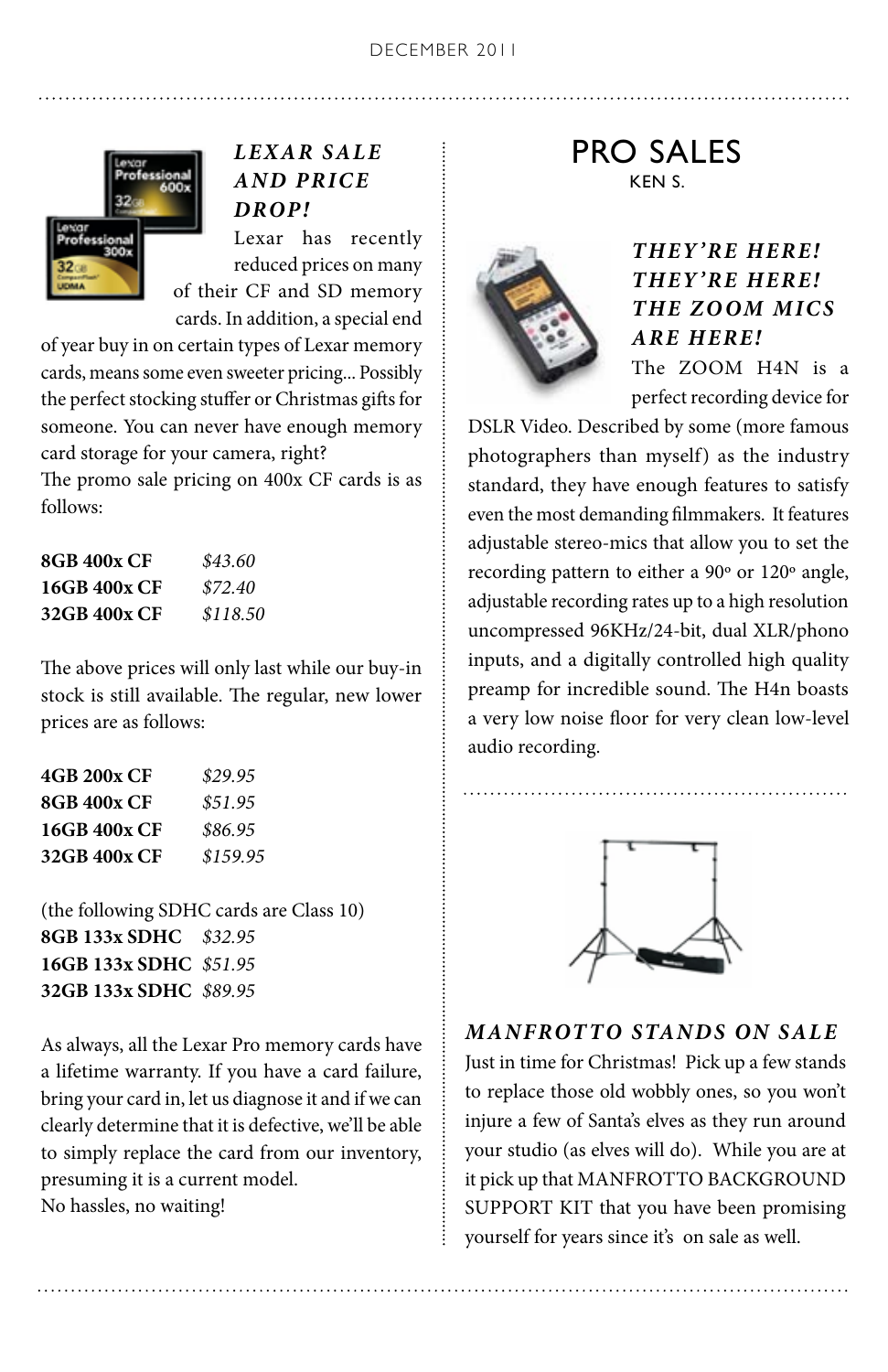**Manfrotto 1052BAC air cushioned stand** Reg. *\$94.95* Sale *\$86.95* **Manfrotto 1004BAC air cushioned stand** Reg. \$*129.95* Sale *\$118.95* **Manfrotto 314 Background support kit**  Reg. *\$314.95* Sale *\$269.95* **Manfrotto 055XPROB w/ 804RC2 head** Reg. *\$259.95* Sale *\$229.95* (while quantities last) **Manfrotto 190XPROB with 804RC2 head**  Reg. *\$247.95* Sale *\$199.95*



#### *Canon Rebel T3i big Christmas Special:*

Photographers looking for an easy-to-use camera that will help them create their next masterpiece need look no further than the CANON EOS REBEL T3I. The next in a long line of phenomenal compact DSLRs, the EOS REBEL T3I continues the Rebel tradition of easy operation, compact design and no-compromise performance. Featuring Canon's newest DIGIC 4 Image Processor and an 18.0 Megapixel CMOS Image Sensor - plus cutting-edge technologies like Full HD video recording, Live View shooting, Wireless flash photography and even a Vari-angle 3.0-inch LCD monitor - the EOS Rebel T3i offers the best of EOS photography in a compact package. Now priced for that perfect Christmas present.

**Canon Rebel T3i Body only** *\$759.00* **Canon Rebel T3i Kit with 18-55mm IS Zoom** *\$839.00* **Canon 320EX Flash** *\$269.00*  Limited quantities, Plus take an additional *\$50* off at the counter as an instant rebate from Canon till the end of the month!

 Also, don't waste time driving all over town. We have stock of the hottest Christmas Gifts save *\$300.00* on a Canon 5D Mark II and more with select lenses and *\$150.00* on a Canon 7D! See Mike's blog for more details on the instant rebates.

#### *More Great ideas For Christmas*

Need more ideas for Christmas shopping? We have SEINNHEISER MICS, RØDE MICS, PHOTOFLEX REFLECTORS, SOFTBOXES, Manfrotto tripods, Gitzo tripods, and 4X5 CAMERAS. Come and check them out!



#### *Lensbaby*

*What is a Lensbaby?* LENSBABY is a system of creative effects lenses, optics and accessories. Start exploring with any one of our lenses to begin your LENSBABY journey today. When you're ready for more options, check out our line of interchangeable optics and accessories.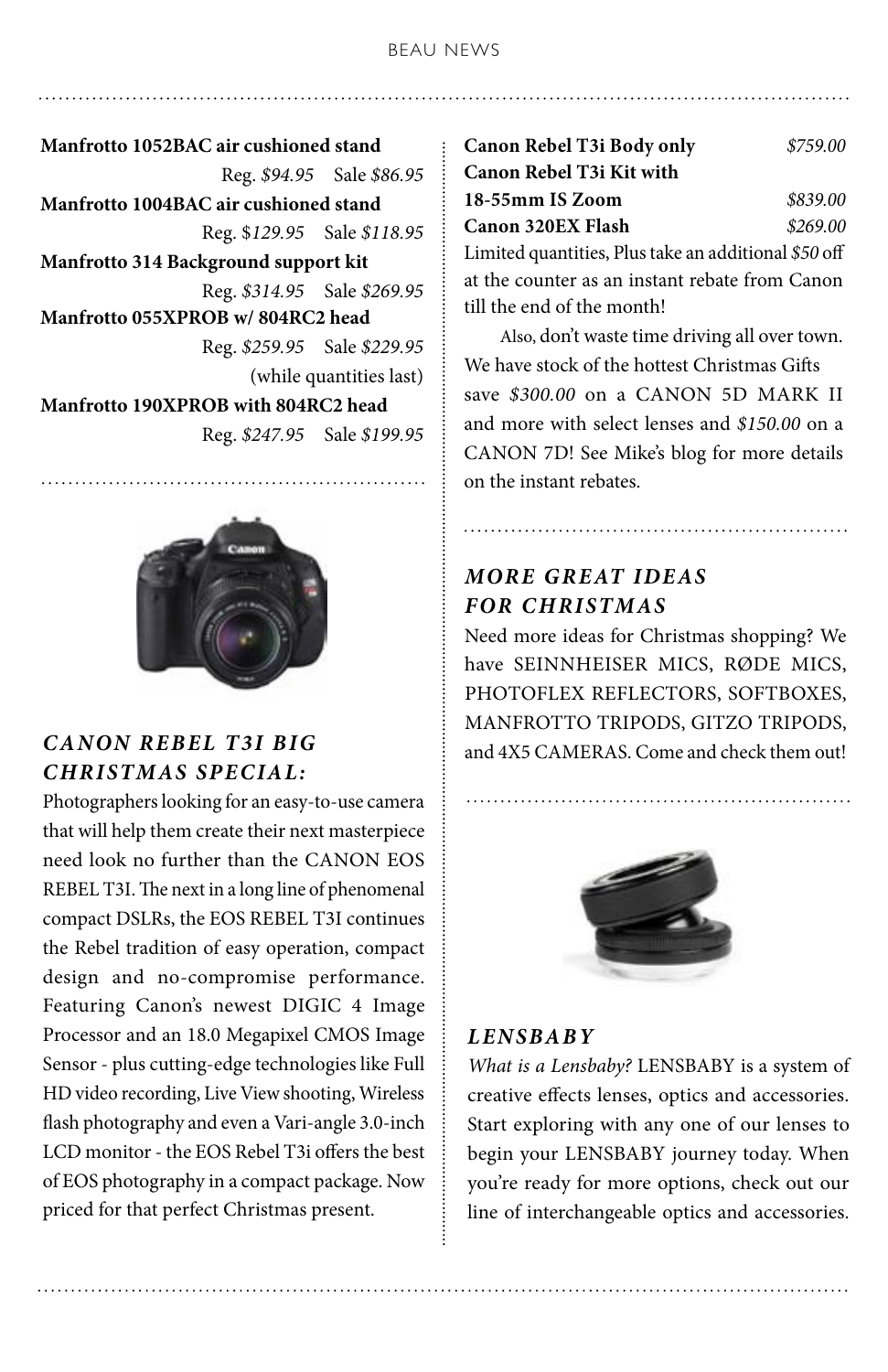



## Add a lens to your 5D Mark II and save more! Save an additional \$200 on:













EF 50mm

EF 85mm EF 70-200mm f/1.2L USM f/1.2L II USM f/4L IS USM

EF 70-300mm **F/A-S &L LISM** 

EF 70-200mm **6/2 81 TISM** 

EF 180mm f/3.5L Macro USM

EF 16-35mm f/2.8L II USM

## Save an additional \$100 on:







EF 70-200mm f/4L USM

EF 17-400mm **CALLUSM** 

FF 100-400mm f/4.5-5.6L IS USM



### Join the service program for working professionals who can't afford downtime.

#### **Platinum Membership**

- Minimum equipment requirements:
	- 2 x 5D Mark II or 1D series Cameras
		- 3 x L Series lenses
- Service turnaround 4 days
- Loan unit upon request
- 30% repair discount
- Free shipping in/outgoing
- Access to extensive rental pool
- Member ship Fee: \$250/year

#### **Gold Membership**

- Minimum equipment requirements:
	- 2 x 40D or better cameras
	- 2 x L Series lenses
- Service turnaround 6 days
- Loan unit if turnaround is exceeded
- 20% repair discount
- Subsidized incoming shipping
- Access to basic rental pool
- Member ship Fee: \$100/year

For complete details and application visit www.canon.ca/cps

\*Prices and Rebates are effective from October 25th, 2011 to December 31st, 2011. While Canon Canada Inc. ("CCI") uses reasonable efforts to include up-to-date information, CCI cannot guarantee the accuracy of all information in this advertisement. Accordingly, CCI assumes no responsibility for any errors or omissions in the content of this advertisement. Because it Counts is a trademark of Canon Canada Inc. Canon is a registered trademark of Canon Inc. 0 2011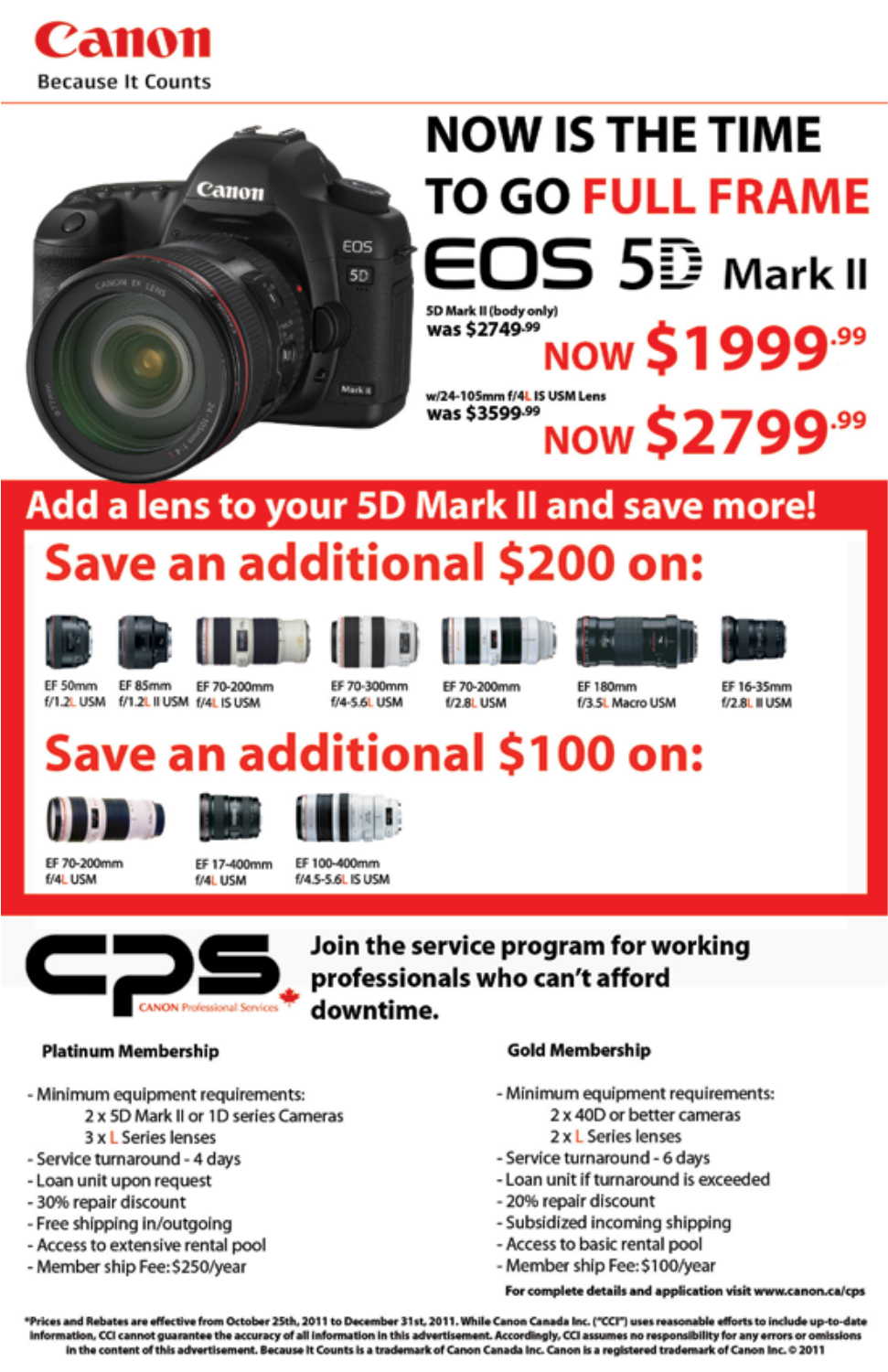All lensbaby lenses and accessories on sale TAKE 10% OFF the funkiest gift for the photographer in your family or for yourself

. . . . . . . . . . . . .



#### *NIKON DECEMBER SPECIALS*

For the month of December we are putting a whole bunch of NIKON cameras and lenses on sale! Also we are offering a FREE GIFT for the purchase of any of the items below:

**Nikon D3s** - REG *\$4779* - SALE: *\$4550* **Nikon D7000 Body** - REG *\$1099* - SALE: *\$1039* **Nikon D7000 Kit w/AF-S DX 18-105mm VR**  REG *\$1399* - SALE *\$1349* **Nikon SB-900 Flash** (while quantities last) REG *\$510* - SALE *\$459* **Nikon AF-S 14-24mm f/2.8G**  REG *\$1839* - SALE *\$1739* **Nikon AF-S 24-70mm f/2.8G** REG *\$1759* - SALE *\$1659* **Nikon AF-S VR II 70-200mm f/2.8G**  REG *\$2239* - SALE *\$2099*

And finally I want to wish you and yours a very Merry Christmas and a very happy and healthy 2012! - *Ken*

#### RENTALS JASON K.

#### *Ren ting Over the Holiday Period!*

It's that time of year again when shops decorate with bright shades of green & red and incessantly play insipid holiday tunes non-stop! It also means that it is the perfect opportunity to rent something fun for a personal project or maybe to take family photos that you've been meaning to do all year. When you pick up your rental on the DECEMBER 23RD (don't forget to be here before 5pm, as the staff will be off like a spooked flock of Arctic Terns then!) and return on JANUARY 3RD by noon it will only be a two day rental charge. Yes, that's *ten days for the price of two*! We have quite a few monohead studio lighting kits in rentals now that will be perfect to light the dark days of winter, or maybe try the new CANON 8-15mm f4L Fisheye Zoom (*\$35/day*) for some fun-tastic imagery! You could also rent one of our decorative new backdrops from DROP IT MODERN (see below).

 We have some fun Profoto accessories that will fit onto the PROFOTO MONOHEAD KITS available for rent. Try a magnum reflector for a good strong directional light or a beauty dish for something a little softer. If you want to go big, get THE GIANT! It is a 7' parabolic reflector that will give you a huge light, creating soft shadows and distinct highlights, and it looks mighty impressive when you have it set up. We also have a pair of Profoto Medium sized Striplights for that product fashion shoot you've always wanted to do.

 If you want to try something different, we do have the amazing MOLA DISHES available for both Profoto & Hensel. Mola dishes are like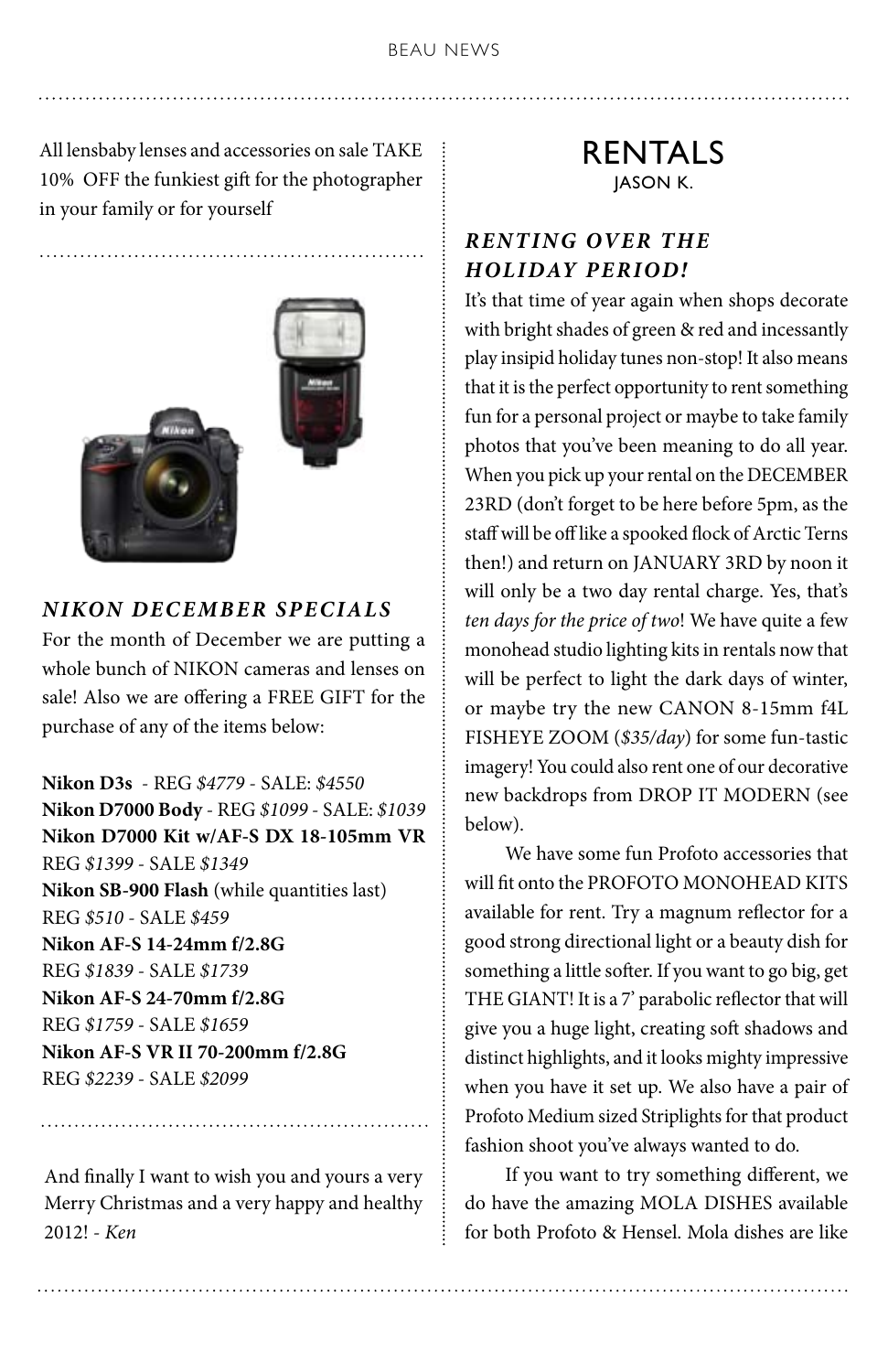beautydishes, but have a more even light output perfect for product and fashion photography.



#### *New Drop it MODERN backdrops!*

 Yes! We have new backdrops from Drop it MODERN's new line-up. We have the BLACK Keys, Gradient, Sea Horse and Peacock. You can see what the backdrops look like here: http://www.dropitmodern.com/wp/index.php *\$25/day*





#### *Genus Superior ND Faders*

Beau Photo now stocks Genus Superior ND FADERS, This is unique in the world of neutral density filters in that it provides one filter that generates 2-8 stops

of neutral density depending on how it is rotated.

 In addition, the filter is indexed so you know exactly how many stops of neutral density you are getting. It screws on like any other filter and with just a twist of your wrist, you dial in your filtration. No need to constantly change filters as the light changes, just dial in another grade of filtration.



#### *Xmas clearance!*

This month Beau will be clearing out the remaining stock of our original version THINKTANK bags & accessories. There are only a few of them, so if you want to take advantage of these savings, come on down and check them out! All sales are final!

#### 1x **Pro Speedbelt XL**

Reg. *\$35.95* Sale *\$26.95* 2x **Speed Demon Beltpack** Reg. *\$101.95* Sale *\$86.95* 2x **Speed Freak Beltpack** Reg. \$*123.95* Sale *\$105.95* 1x **Speed Racer Beltpack** Reg. \$*152.95* Sale *\$129.90*

### RENAISSANCE ALBUMS SIMON B.

The Renaissance Workshop is bustling! They're busily printing and binding your Renaissance Albums in time for Christmas. If you have any last minute order please e-mail or call us as soon as possible, We will do all we can to deliver.

 Remember to hang your stockings and I just hope you have been good this year! Thank you for a wonderful 2011 and I wish you all the best in the New Year.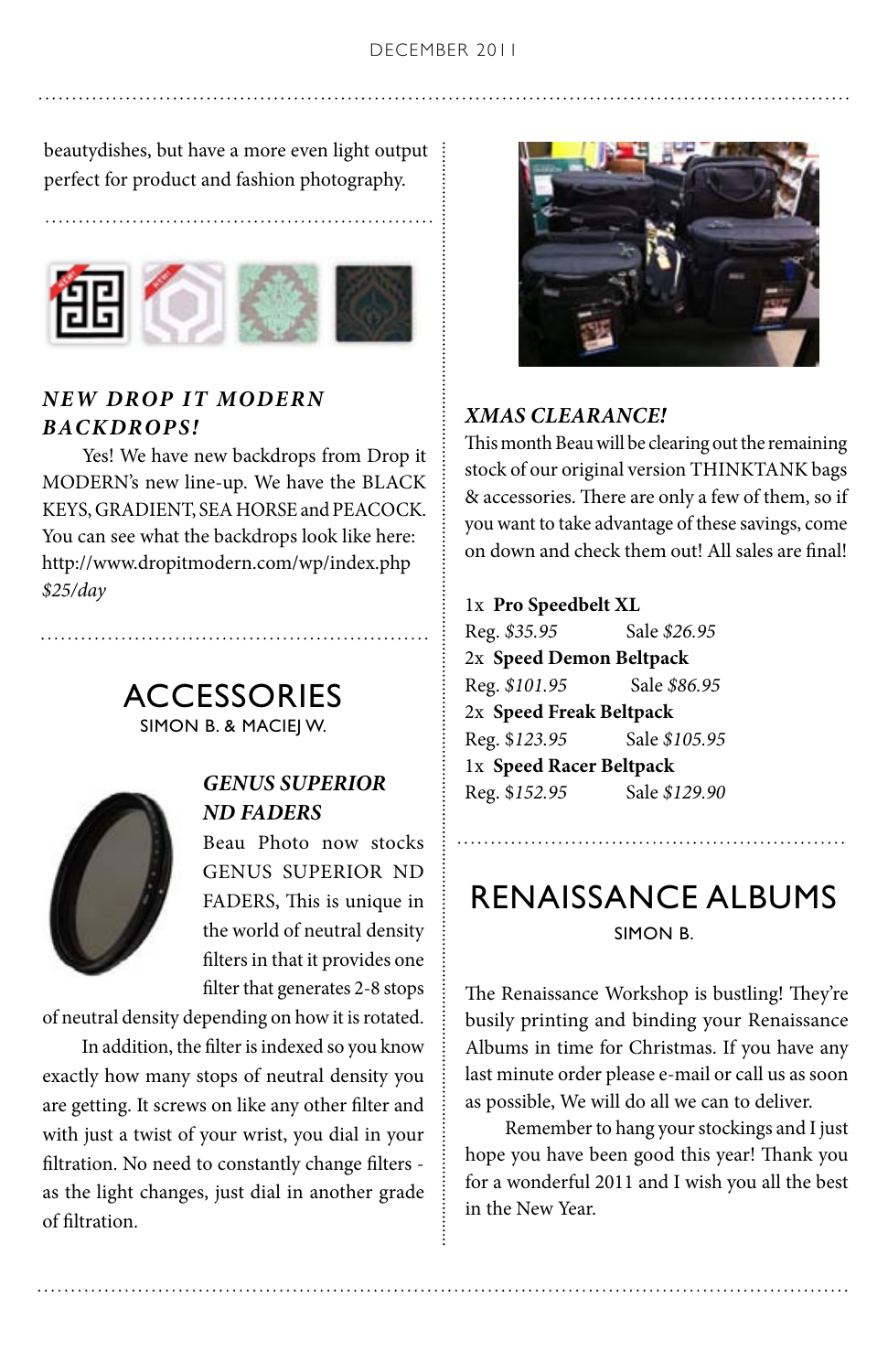## ALBUMS & FOLDERS

BARB B.



Well, it's beginning to look a lot like Christmas in Vancouver. We've had the earliest snowfall I've ever experienced in my 50++ years (and I was born and raised here) and the ski hills are all open (the earliest opening on record)!

Our shipment of 4x6 SANTA CARDS has arrived, just in time for mall photos and children's parties. There's a tab to hold the photo in the holder, and a place on the back to record the child's name, the date, and the place where they visited with Santa.

The selection of CHRISTMAS CARDS on blowout special is dwindling, and once sold out these will not be replaced. Packages of 25 cards with envelopes, formerly *\$11.50* per pack, are now on blowout for *\$0.50*; packages of 12 cards with envelopes, formerly *\$5.75* per pack, now on blowout for *\$0.50* per pack.

 Please take a moment, once the festivities have wound down, to check through the TAP brochure or website to see if there's anything you might wish to look at for your clients for the new year! Let me know what interests you and I'll contact the manufacturer to request samples.

 My warmest wishes for a very Merry Christmas and a Happy New Year. See you in 2012!

## FILM / TOY CAMERAS

DENNIS H. & ARSENI K.



#### *IMPOSSIBLE Shop in shop*

Beau Photo is excited to collaborate with the Impossible Project as the first partner store in Canada!

 The shop in shop features an extended line of Impossible Project instant films and accessories, plus limited edition Polaroid films and cameras. New products at the shop include the Impossible Creative kit, Lift It brush set, SX-70 camera cases, and the limited edition PX 680 Color Shade gold frame film.

#### *The IMPOSSIBLE INSTANT FILM WORKSHOP*

To celebrate the launch of the partner store we are hosting a free workshop on THURSDAY DECEMBER 15TH. The workshop will feature an introduction to the Impossible film products, plus a demonstration on emulsion lifting. Participants will be able to try out the products and ask questions. Also watch out for a very special product (hint: film!) on sale during the event. Hope to see you then!